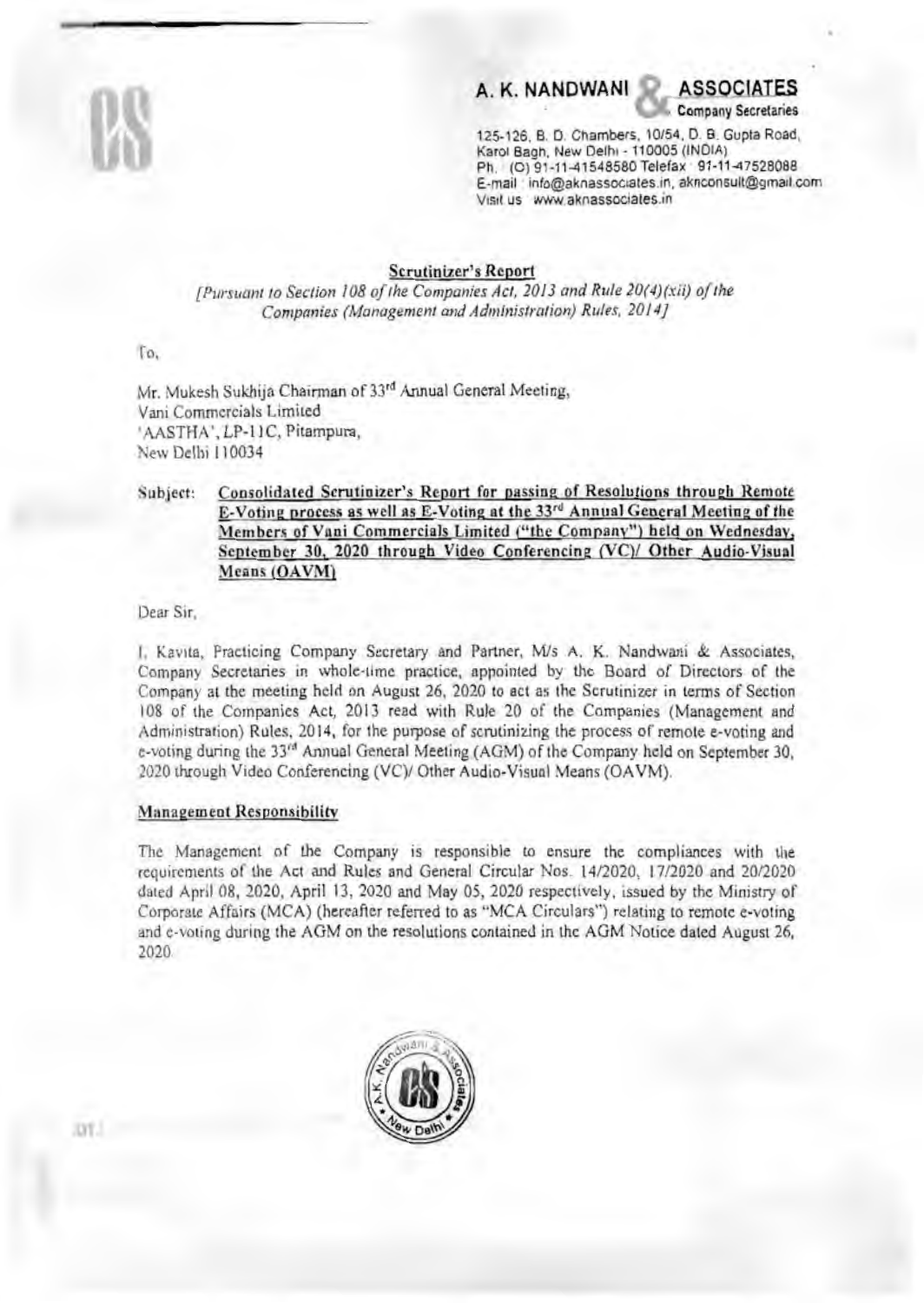### Scrutinizer's Responsibility

Our Responsibility as Scrutinizer for the remote e-voting and c-voting during the AGM is restricted to make a Consolidated Scrutinizer's Report of the vote cast 'in favour' or 'against' the resolutions stated in the Notice of AGM dated August 26, 2020, based on the reports generated from the e-voting system provided by Central Depository Services (India) Limited (CDSL), the agency engaged by the Company to provide remote e-voting facility and e-voting during the AGM.

I do hereby submit my report as follows:

- 1. All the Resolutions for consideration at the AGM were transacted through remote evoting and also e-voting during the AGM, for which purpose the Board of Directors of the Company engaged the services of Central Depository Services (India) Limited (CDSL).
- 2. Members whose names were recorded in the Register of Members of the Company or in the Register of Beneficial Owners maintained by the Depositories as on the cut-off date i.e. September 23, 2020 were entitled to cast their votes by remote e-voting or e-voting during the AGM.
- 3. Voting through remote e-voting commenced at 9:00 A.M. on September 26, 2020 and end at 5:00 P.M. on September 29, 2020, when remote e-voting was blocked by CDSL.
- 4. Facility of e-voting were provided during the AGM to those Members who did not cast their votes by remote e·voting prior to the AOM.
- 5. After Conclusion of Voting at the AGM, the votes cast through e-voting during the AGM and remote e-voting were unblocked on the same day at 04:42 P.M., in the presence of two witnesses, Ms. Sushmita Krishna and Ms. Heena neither of whonn are in employment of the Company.
- 6. Based on the report generated from CDSL's e-voting website www.evotingindia.com. which I have scrutinized, the consolidated results of voting are reported as under:

#### ORDINARY BUSINESS

### Item No. 1 - As an Ordinary Resolution

To receive, consider and adopt the Audited Financial Statements for the Financial Year ended 31st March, 2020 including the Reports of the Auditors & Board of Directors thereon.

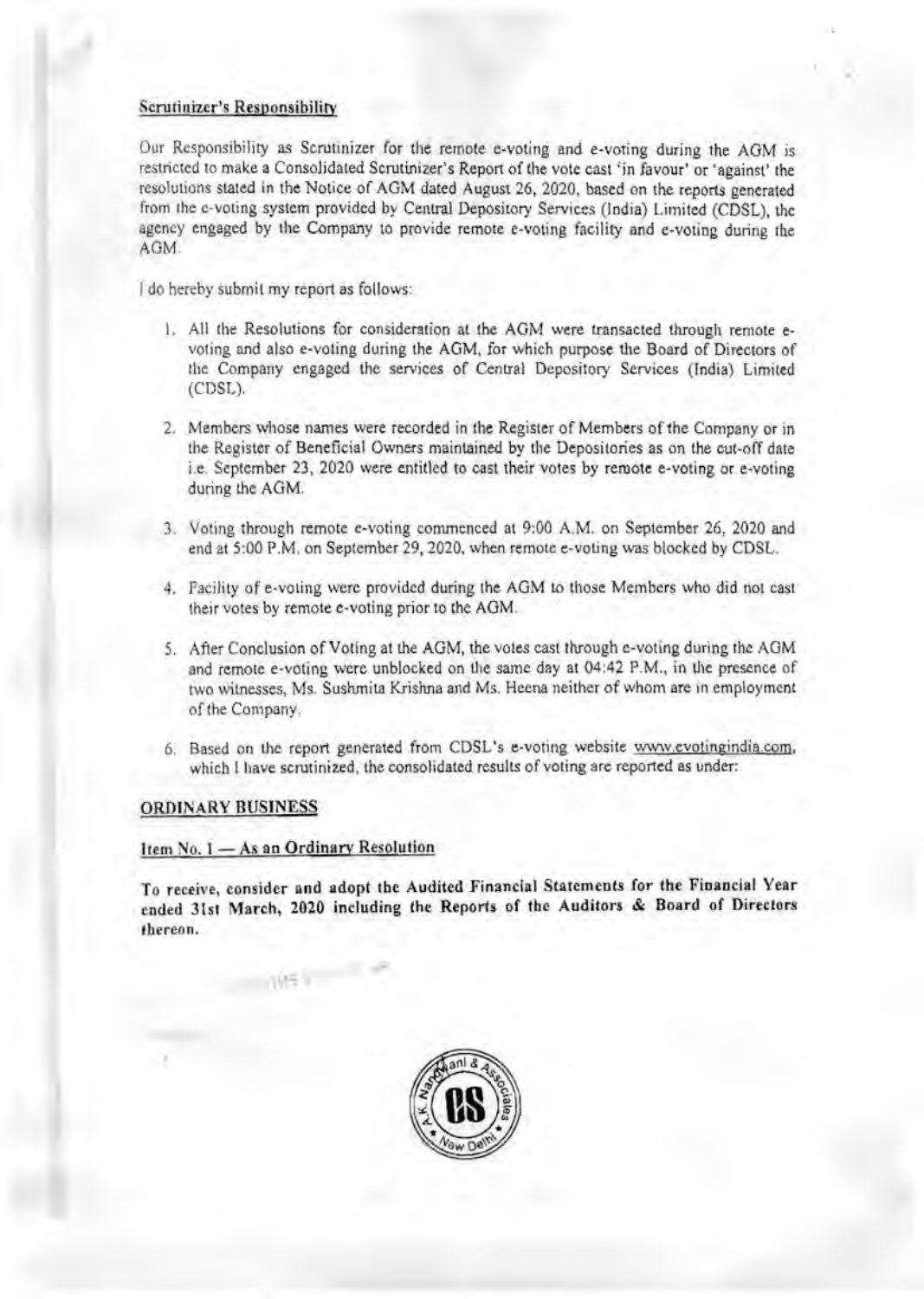|                                         | Remote e-voting                          |                                                      | E-voting during the<br><b>AGM</b>       |                                                | Consolidated voting results                |                                                         |                                                                     |
|-----------------------------------------|------------------------------------------|------------------------------------------------------|-----------------------------------------|------------------------------------------------|--------------------------------------------|---------------------------------------------------------|---------------------------------------------------------------------|
|                                         | Number of<br><b>Members</b><br>who voted | Number<br>οf<br>Shares<br>for which<br>votes<br>Cast | Number<br>of<br>Members<br>who<br>voted | Number of<br>Shares for<br>which votes<br>Cast | Total<br>number of<br>Members<br>who voted | Total<br>number of<br>Shares for<br>which<br>votes cast | Percentage<br>of votes to<br>total number<br>of valid<br>votes cast |
| Voted in<br>favour of the<br>resolution | 45 <sub>1</sub>                          | 575687                                               | 6                                       | 212400                                         | 51                                         | 788087                                                  | 100.00                                                              |
| Voted against<br>the Resolution         |                                          | 2                                                    |                                         |                                                | 2                                          |                                                         |                                                                     |
| Invalid votes                           |                                          |                                                      |                                         |                                                |                                            |                                                         |                                                                     |
| Total                                   | 47                                       | 575689                                               | 6                                       | 212400                                         | 53                                         | 788089                                                  | 100.00                                                              |

Based on the aforesaid results, Ordinary Resolution as contained in Item No. 1 of the AGM Notice of the Company dated August 26, 2020 has been passed with Requisite Majority.

# Item No. 2 - As an Ordinary Resolution

To appoint a Director in place of Ms. Neha Ashish Karia (DIN: 07894660), who retires by rotation and being eligible, offers herself for re-appointment.

|                                         | Remote e-voting                   |                                                              | E-voting during the<br>AGM              |                                                | Consolidated voting results                |                                                         |                                                                     |
|-----------------------------------------|-----------------------------------|--------------------------------------------------------------|-----------------------------------------|------------------------------------------------|--------------------------------------------|---------------------------------------------------------|---------------------------------------------------------------------|
|                                         | Number of<br>Members<br>who voted | Number<br>$^{\circ}$<br>Shares<br>for which<br>votes<br>Cast | Number<br>0f<br>Members<br>who<br>voted | Number of<br>Shares for<br>which votes<br>Cast | Total<br>number of<br>Members<br>who voted | Total<br>number of<br>Shares for<br>which<br>votes cast | Percentage<br>of votes to<br>total number<br>of valid<br>votes cast |
| Voted in<br>favour of the<br>resolution | 45                                | 575687                                                       | 6                                       | 212400                                         | 51                                         | 788087                                                  | 100.00                                                              |
| Voted against<br>the Resolution         |                                   | 2                                                            |                                         |                                                | 2                                          |                                                         |                                                                     |
| Invalid votes                           |                                   |                                                              |                                         |                                                |                                            | ۰                                                       |                                                                     |
| Total                                   | 47                                | 575689                                                       | 6                                       | 212400                                         | 53                                         | 788089                                                  | 100.00                                                              |

#Except Ms. Neha Ashish Karia and her relatives, none of the other Directors/ Key Managerial Personnel of the Company /their relative are, in any way, concerned or interested, financially or otherwise, the resolution set out at Item No. 2.

Based on the aforesaid results, Ordinary Resolution as contained in Item No. 2 of the AGM Notice of the Company dated August 26, 2020 has been passed with Requisite Majority.

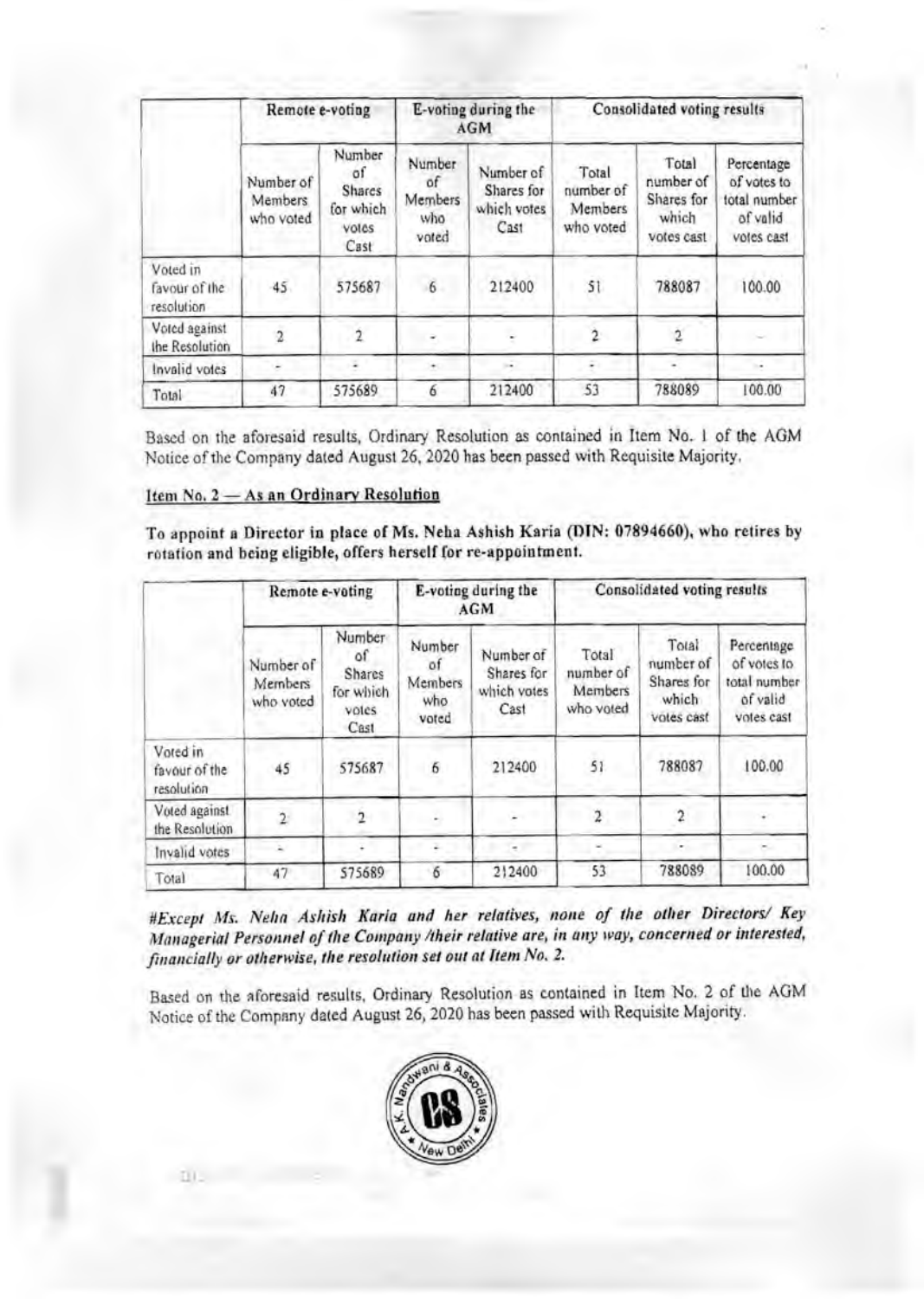# **SPECIAL BUSINESS**

# Item No. 3 - As an Ordinary Resolution

|                                          | Remote e-voting                      |                                                   | E-voting during the<br>AGM              |                                                | Consolidated voting results                |                                                         |                                                                     |
|------------------------------------------|--------------------------------------|---------------------------------------------------|-----------------------------------------|------------------------------------------------|--------------------------------------------|---------------------------------------------------------|---------------------------------------------------------------------|
|                                          | Number<br>of<br>Members<br>who voted | Number of<br>Shares for<br>which<br>votes<br>Cast | Number<br>٥f<br>Members<br>who<br>voted | Number of<br>Shares for<br>which votes<br>Cast | Total<br>number of<br>Members<br>who voted | Total<br>number of<br>Shares for<br>which<br>votes cast | Percentage<br>of votes to<br>total number<br>of valid<br>votes cast |
| Voted in<br>favour of the<br>resolution. | $45 -$                               | 575687                                            |                                         | 196700                                         | 49                                         | 772387                                                  | 98.17                                                               |
| Voted against<br>the Resolution          |                                      |                                                   |                                         |                                                |                                            |                                                         |                                                                     |
| Invalid votes                            |                                      |                                                   |                                         | 15700                                          |                                            | 15700                                                   | 1.99                                                                |
| Total                                    | 47                                   | 575689                                            | 6                                       | 212400                                         | 53                                         | 788089                                                  | 100.00                                                              |

### Appointment of Mr. Jitender Kumar Juneja as Director.

#Except Mr. Jitender Kumar Juneja and his relatives, none of the other Directors/ Key Managerial Personnel of the Company /their relative are, in any way, concerned or interested, financially or otherwise, the resolution set out at Item No. 3.

Based on the aforesaid results, Ordinary Resolution as contained in Item No. 3 of the AGM Notice of the Company dated August 26, 2020 has been passed with Requisite Majority.

# Item No. 4 - As an Ordinary Resolution

|  | Remote e-voting | E-voting during the<br>AGM | Consolidated voting results |
|--|-----------------|----------------------------|-----------------------------|
|--|-----------------|----------------------------|-----------------------------|

Appointment of Mr. Jitender Kumar Juneja as Managing Director.

| Number<br>of.<br>Members<br>who voted | Number of<br>Shares for<br>which<br>votes<br>Cast | Number<br>$\circ$ f<br>Members<br>who<br>voted | Number of<br>Shares for<br>which votes<br>Cast | Total<br>number of<br>Members<br>who voted | Total<br>number of<br>Shares for<br>which<br>votes cast | Percentage<br>of votes to<br>total number<br>of valid<br>votes cast |
|---------------------------------------|---------------------------------------------------|------------------------------------------------|------------------------------------------------|--------------------------------------------|---------------------------------------------------------|---------------------------------------------------------------------|
| 45                                    | 575687                                            | 4                                              | 96700                                          | 49                                         | 772387                                                  | 98.17                                                               |
|                                       |                                                   |                                                |                                                | $\overline{2}$                             | 2                                                       | $\ddot{\phantom{1}}$                                                |
|                                       |                                                   |                                                | 15700                                          | 2                                          | 15700                                                   | 1.99                                                                |
| 47                                    | 575689                                            |                                                | 212400                                         | 53                                         | 788089                                                  | 100.00                                                              |
|                                       |                                                   |                                                |                                                | $-1111$                                    |                                                         |                                                                     |

#Except Mr. Jitender Kumar Juneja and his relatives, none of the other Directors/ Key Managerial Personnel of the Company /their relative are, in any way, concerned or interested, financially or otherwise, the resolution set out at Item No. 4.

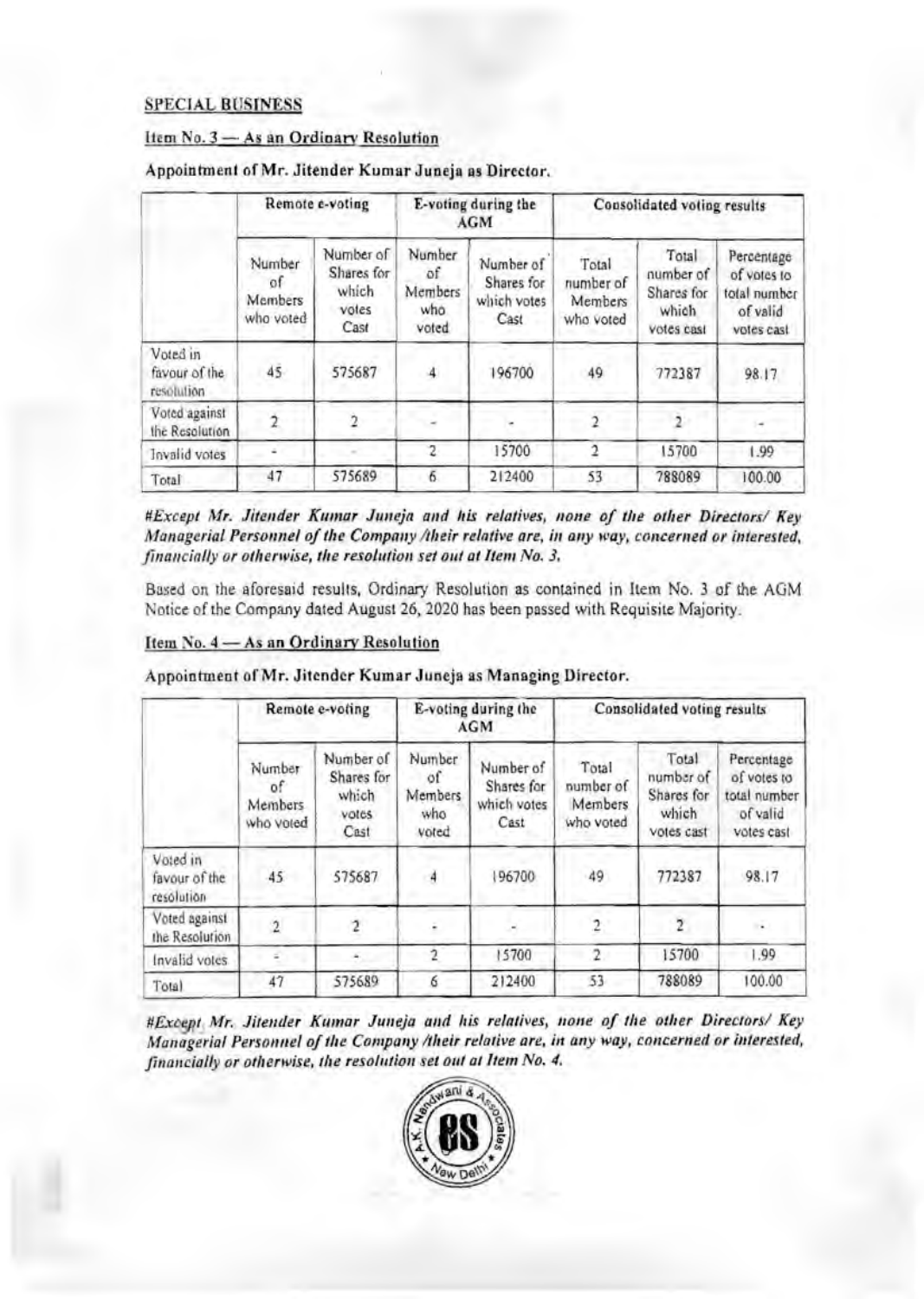Based on the aforesaid results, Ordinary Resolution as contained in Item No. 4 of the AGM Notice of the Company dated August 26, 2020 has been passed with Requisite Majority.

# Item No. 5 - As an Ordinary Resolution

| Appointment of Mr. Mukesh Sukhija as Director. |  |  |  |  |  |  |
|------------------------------------------------|--|--|--|--|--|--|
|------------------------------------------------|--|--|--|--|--|--|

|                                         | Remote e-voting                   |                                                   | E-voting during the<br><b>AGM</b>       |                                                | Consolidated voting results                |                                                         |                                                                     |
|-----------------------------------------|-----------------------------------|---------------------------------------------------|-----------------------------------------|------------------------------------------------|--------------------------------------------|---------------------------------------------------------|---------------------------------------------------------------------|
|                                         | Number of<br>Members<br>who voted | Number of<br>Shares for<br>Which<br>votes<br>Cast | Number<br>n.<br>Members<br>who<br>voted | Number of<br>Shares for<br>which votes<br>Cast | Total<br>number of<br>Members<br>who voted | Total<br>number of<br>Shares for<br>which<br>votes cast | Percentage<br>of votes to<br>total number<br>of valid<br>votes cast |
| Voted in<br>favour of the<br>resolution | 42                                | 428487                                            | 6                                       | 212400                                         | 48                                         | 640887                                                  | 81.33                                                               |
| Voted against<br>the Resolution         |                                   | ۰,                                                |                                         |                                                |                                            |                                                         | 法。                                                                  |
| Invalid votes                           |                                   | 147200                                            |                                         |                                                |                                            | 147200                                                  | 18.67                                                               |
| Total                                   | 47                                | 575687                                            | 6                                       | 212400                                         | 53                                         | 788089                                                  | 100,00                                                              |

#Except Mr. Mukesh Sukhija and his relatives, none of the other Directors/ Key Managerial Personnel of the Company /their relative are, in any way, concerned or interested, financially or otherwise, the resolution set out at Item No. 5.

Based on the aforesaid results, Ordinary Resolution as contained in Item No. 5 of the AGM Notice of the Company dated August 26, 2020 has been passed with Requisite Majority.

## Item No. 6 - As an Ordinary Resolution

|  | Appointment of Mr. Naresh Kumar Mansharamani as Independent Director. |
|--|-----------------------------------------------------------------------|
|--|-----------------------------------------------------------------------|

|                                         | Remote e-voting                      |                                                | E-voting during the<br>AGM              |                                                | Consolidated voting results                |                                                         |                                                                     |
|-----------------------------------------|--------------------------------------|------------------------------------------------|-----------------------------------------|------------------------------------------------|--------------------------------------------|---------------------------------------------------------|---------------------------------------------------------------------|
|                                         | Number<br>٥f<br>Members<br>who voted | Number of<br>Shares for<br>which votes<br>Cast | Number<br>of<br>Members<br>who<br>voted | Number of<br>Shares for<br>which votes<br>Cast | Total<br>number of<br>Members<br>who voted | Total<br>number of<br>Shares for<br>which<br>votes cast | Percentage<br>of votes to<br>total number<br>of valid<br>votes cast |
| Voted in<br>favour of the<br>resolution | 45                                   | 575687                                         | 6                                       | 212400                                         | 51                                         | 788087                                                  | 100.00                                                              |
| Voted against<br>the Resolution         | 2                                    |                                                |                                         |                                                |                                            | 2                                                       | ۰                                                                   |
| Invalid votes                           |                                      |                                                |                                         |                                                |                                            |                                                         | $\sim$                                                              |
| Total                                   | 47                                   | 575689                                         | 6                                       | 212400                                         | 53                                         | 788089                                                  | 100.00                                                              |

#Except Mr. Naresh Kumar Mansharamani and his relatives, none of the other Directors/ Key Managerial Personnel of the Company /their relative are, in any way, concerned or interested, financially or otherwise, the resolution set out at Item No. 6.

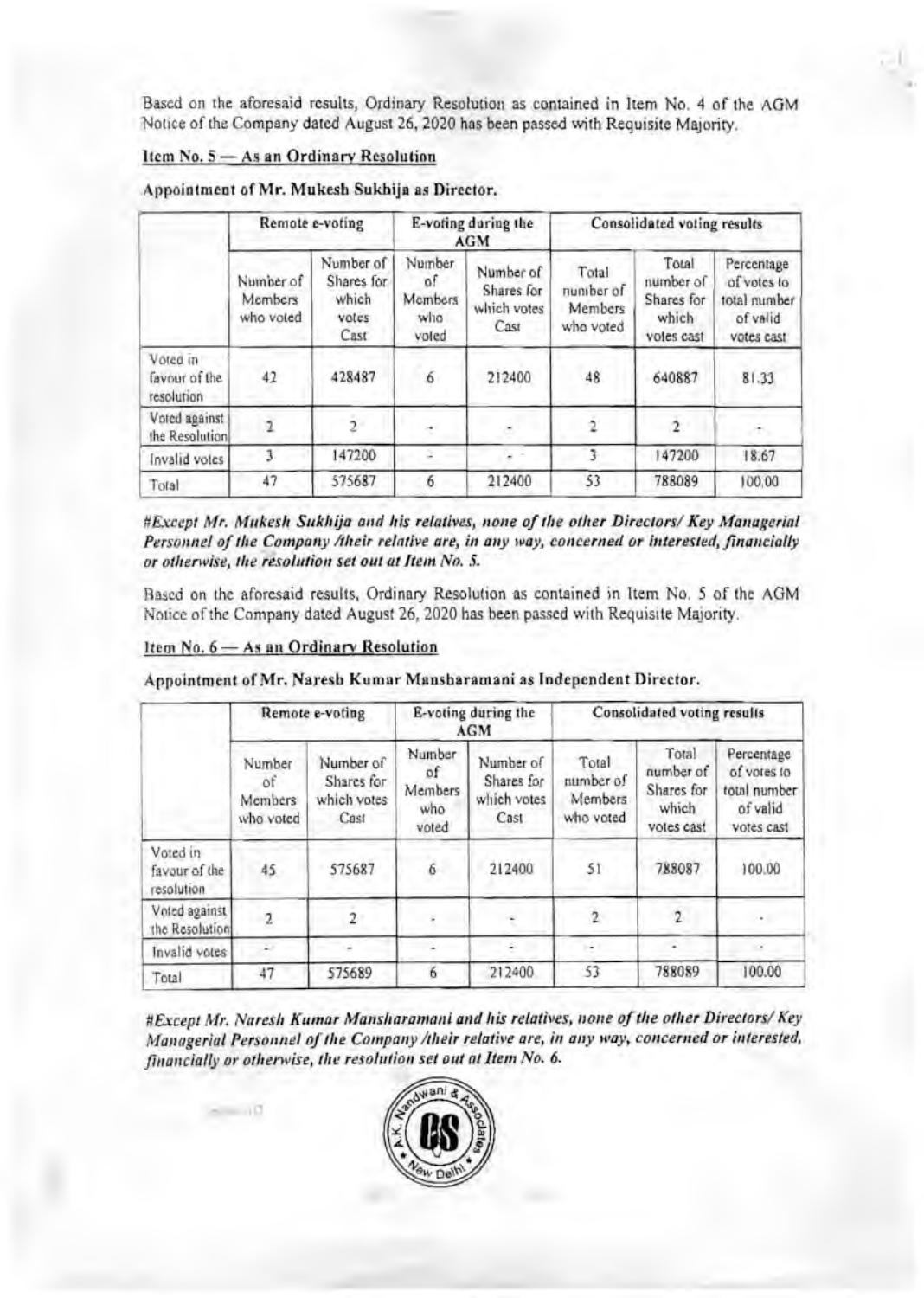Based on the aforesaid results, Ordinary Resolution as contained in Item No. 6 of the AGM Notice of the Company dated August 26, 2020 has been passed with Requisite Majority.

# Item No. 7 - As a Special Resolution

|                                         | Remote e-voting                   |                                                             | E-voting during the<br><b>AGM</b>       |                                                | Consolidated voting results                |                                                         |                                                                     |
|-----------------------------------------|-----------------------------------|-------------------------------------------------------------|-----------------------------------------|------------------------------------------------|--------------------------------------------|---------------------------------------------------------|---------------------------------------------------------------------|
|                                         | Number of<br>Members<br>who voted | Number<br>of<br><b>Shares</b><br>for which<br>votes<br>Cast | Number<br>of<br>Members<br>who<br>voted | Number of<br>Shares for<br>which votes<br>Cast | Total<br>number of<br>Members<br>who voted | Total<br>number of<br>Shares for<br>which<br>votes cast | Percentage<br>of vates to<br>total number<br>of valid<br>votes cast |
| Voted in<br>favour of the<br>resolution | 43                                | 556687                                                      | 5                                       | 112400                                         | 48                                         | 669087                                                  | 84.90                                                               |
| Voted against<br>the Resolution         |                                   | 2                                                           |                                         |                                                | $\overline{2}$                             | $\overline{2}$                                          |                                                                     |
| Invalid votes                           |                                   | 19000                                                       |                                         | 100000                                         | 3                                          | 119000                                                  | 15.10                                                               |
| Total                                   | 47                                | 575689                                                      | 6                                       | 212400                                         | 53                                         | 788089                                                  | 100.00                                                              |

To approve the Terms of Loan Agreement for conversion into Equity.

#Except Ms. Pooja Bhatia and her relatives, none of the other Directors/ Key Managerial Personnel of the Company /their relative are, in any way, concerned or interested, financially or otherwise, the resolution set out at Item No. 7.

Based on the aforesaid results, Special Resolution as contained in Item No. 7 of the AGM Notice of the Company dated August 26, 2020 has been passed with Requisite Majority.

# Item No. 8 - As a Special Resolution

To consider the revision in the borrowing limits.

|                                          | Remote e-voting                   |                                                      | E-voting during the<br><b>AGM</b>       |                                                | Consolidated voting results                |                                                         |                                                                     |
|------------------------------------------|-----------------------------------|------------------------------------------------------|-----------------------------------------|------------------------------------------------|--------------------------------------------|---------------------------------------------------------|---------------------------------------------------------------------|
|                                          | Number of<br>Members<br>who voted | Number<br>öf<br>Shares<br>for which<br>votes<br>Cast | Number<br>01<br>Members<br>who<br>voted | Number of<br>Shares for<br>which votes<br>Cast | Total<br>number of<br>Members<br>who voted | Total<br>number of<br>Shares for<br>which<br>votes cast | Percentage<br>of votes to<br>total number<br>of valid<br>votes cast |
| Voted in<br>favour of the<br>resolution. | 45.                               | 575687                                               | 6                                       | 212400                                         | 51                                         | 788087                                                  | 100.00                                                              |
| Voted against<br>the Resolution          |                                   | 2                                                    |                                         |                                                |                                            |                                                         |                                                                     |
| Invalid votes                            |                                   |                                                      |                                         |                                                |                                            |                                                         |                                                                     |
| Total                                    | 47                                | 575689                                               | 6                                       | 212400                                         | 53                                         | 788089                                                  | 100.00                                                              |